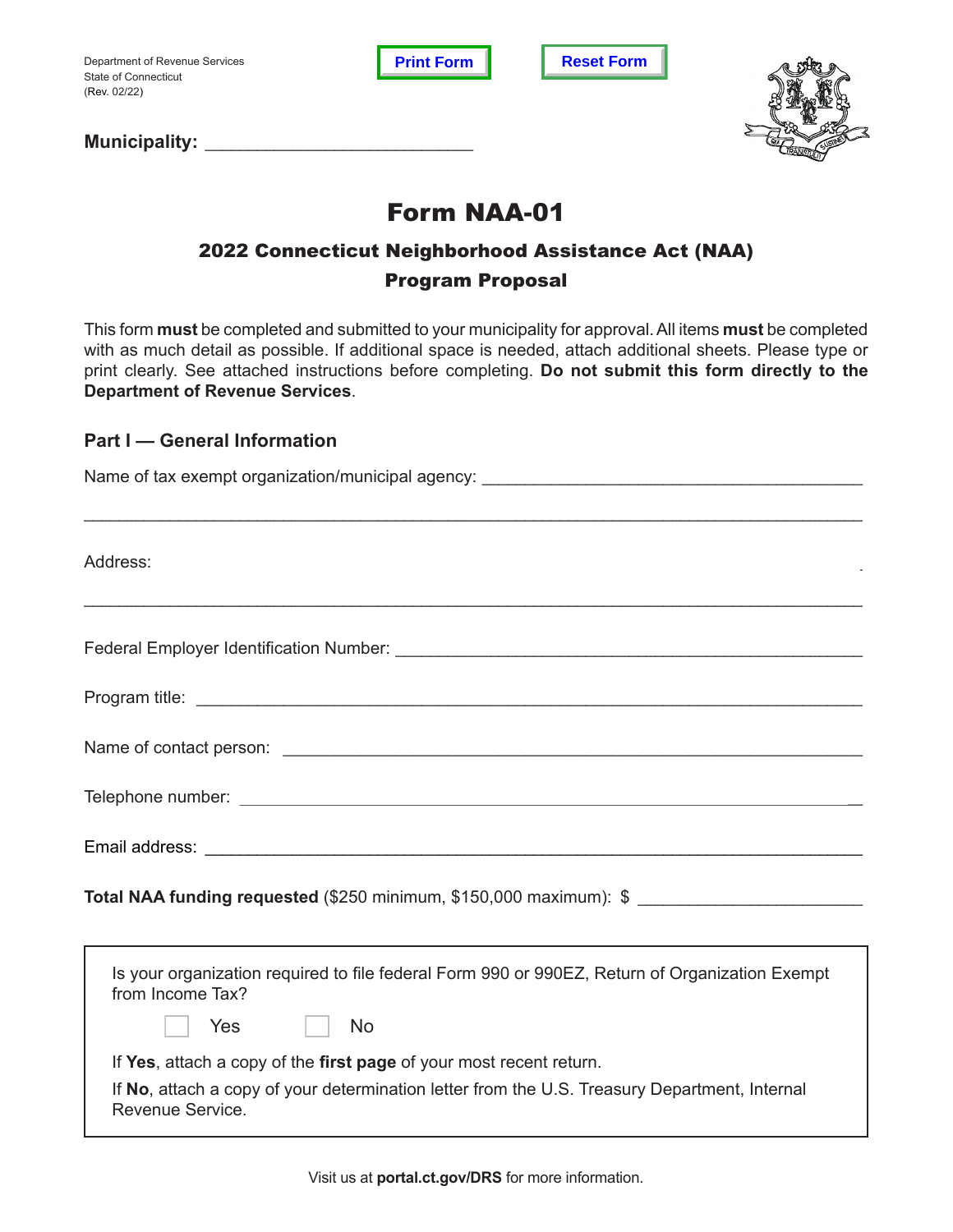## **Part II - Program Information**

Check the appropriate description of your program:

#### 100% credit percentage

- $\Box$  Energy conservation; or
	- Comprehensive college access loan forgiveness (see Conn. Gen. Stat. § 12-635(3)).

#### 60% credit percentage

- Job training/education for unemployed persons aged 50 or over;
- $\Box$  Job training/education for persons with physical disabilities;
- Program serving low-income persons;
- Child care services;
- $\Box$  Establishment of a child day care facility;
	- Open space acquisition fund; or
	-

Need for program: Need for program:

Neighborhood area to be served:<br>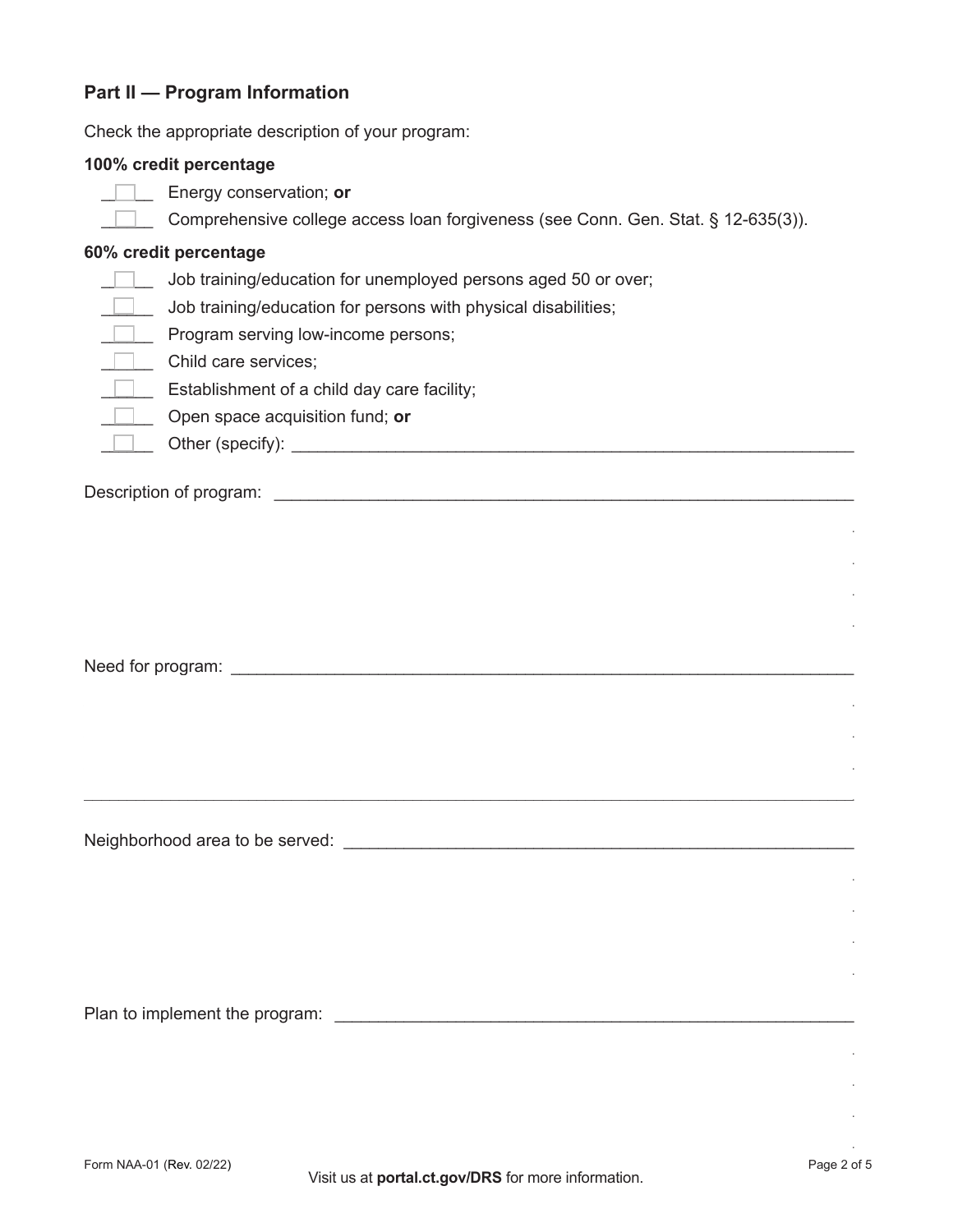#### **Timetable:**

Program start date: \_\_\_\_\_\_\_\_\_\_\_\_\_\_\_\_\_\_\_\_\_\_\_\_\_\_\_\_\_\_\_\_\_\_

Program completion date: \_\_\_\_\_\_\_\_\_\_\_\_\_\_\_\_\_\_\_\_\_\_\_\_\_\_\_\_

**The program completion date must not be more than two years from the program start date. A certified post-project audit is due to the municipality overseeing implementation no later than three months after program completion date for all projects receiving \$25,000 or more in NAA funding.** 

### **Part III — Financial Information**

#### **Program Budget:**

Complete in full. Expenditures must equal or exceed total funding.

#### **Sources of Revenue:**

NAA funds requested

Other funding sources - itemized sources:

| a)           |  |
|--------------|--|
| b)           |  |
| $\mathsf{c}$ |  |
| d)           |  |

#### **Total Funding:**

#### **Proposed Program Expenditures:**

Direct operating expenses - itemized description:

| a)                                                  |  |
|-----------------------------------------------------|--|
| b)                                                  |  |
|                                                     |  |
| $d)$ $\overline{\phantom{a}}$                       |  |
| Administrative expenses - itemized description:     |  |
| $\mathsf{a) \hspace{1cm} \rule{0.5cm}{0.5cm}$       |  |
|                                                     |  |
|                                                     |  |
| <u> 1989 - Johann Barbara, martxa alemaniar arg</u> |  |
|                                                     |  |

#### **Total Proposed Expenditures:** \_\_\_\_\_\_\_\_\_\_\_\_\_\_\_\_\_\_\_\_\_\_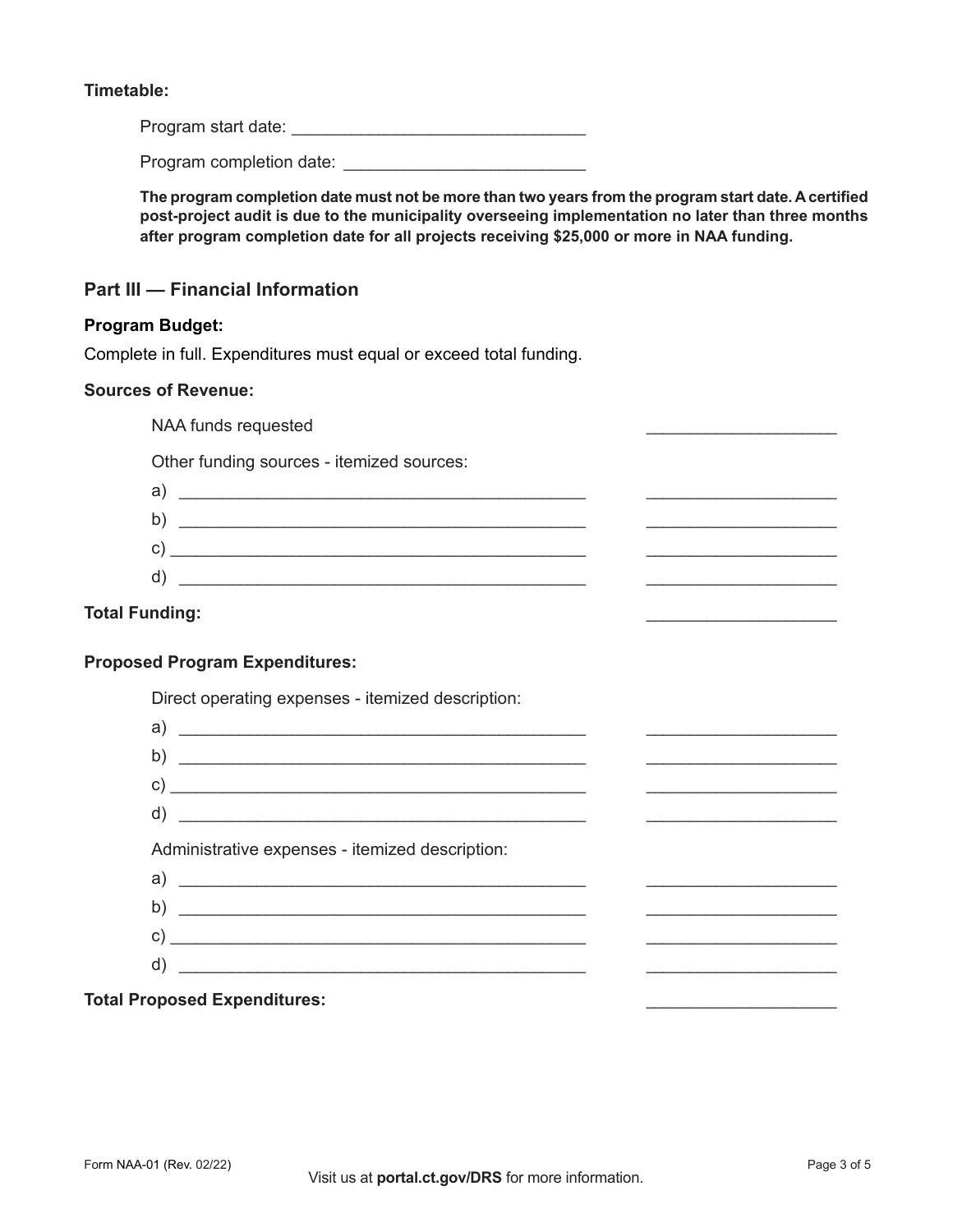## **Part IV — Municipal Information**

## **To be completed by the municipal agency overseeing implementation of the program**

| Name of municipal agency overseeing implementation of the program: ____________________                                   |
|---------------------------------------------------------------------------------------------------------------------------|
|                                                                                                                           |
|                                                                                                                           |
| Telephone number:                                                                                                         |
| Fax number:                                                                                                               |
| Email address: <b>Annual American Community of the Community of the Community of Temperature Community of Temperature</b> |

| <b>Post-Project Audit</b>                           |
|-----------------------------------------------------|
| Is a post-project audit required for this proposal? |
| <b>No</b><br>Yes                                    |
| If Yes, date post-project audit due:                |
| Date                                                |